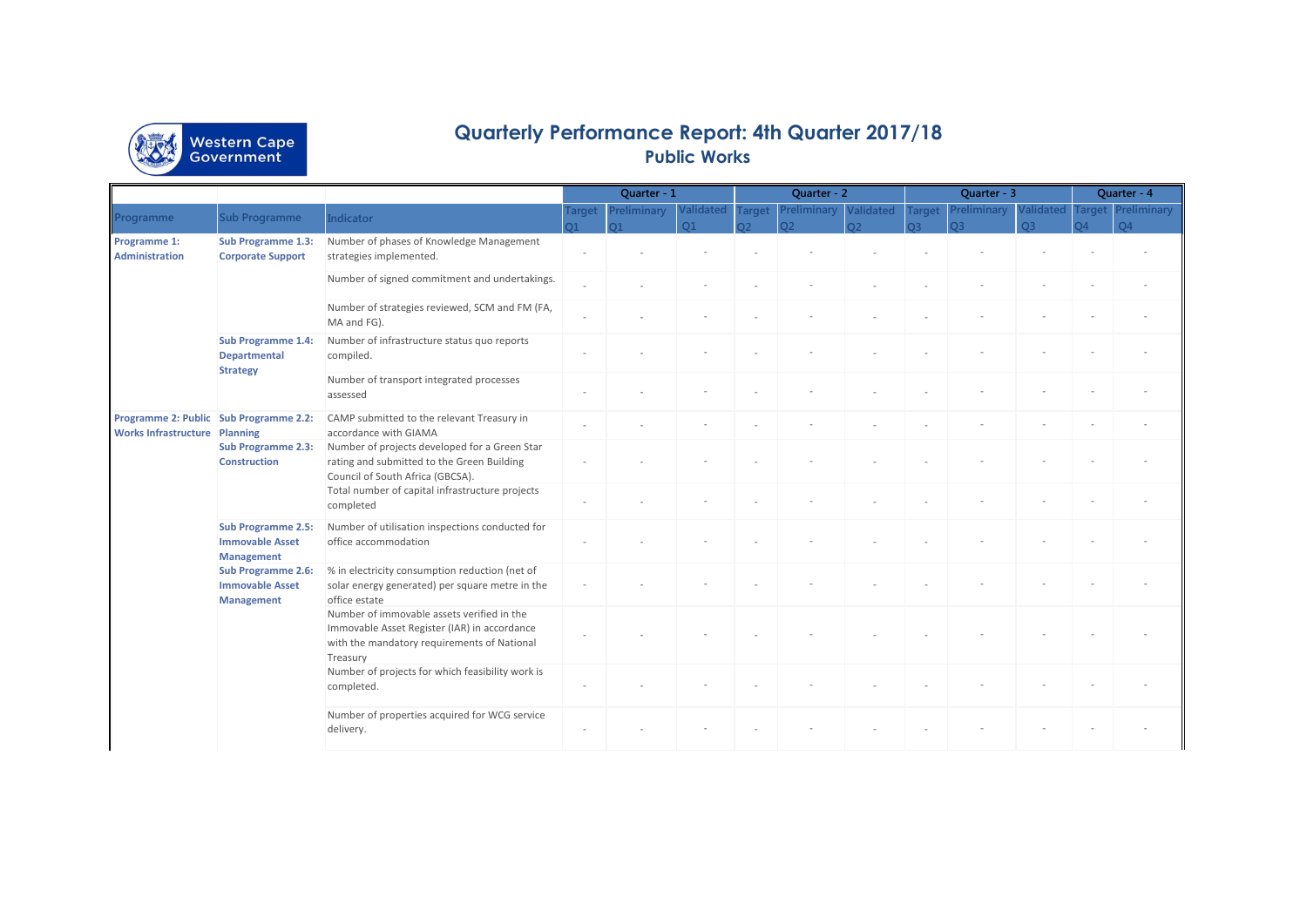|                                                                  |                                                                                                 | Number of property partnerships concluded                                                                                                   |      |      |                |      |      |      |      |      |      |                |          |
|------------------------------------------------------------------|-------------------------------------------------------------------------------------------------|---------------------------------------------------------------------------------------------------------------------------------------------|------|------|----------------|------|------|------|------|------|------|----------------|----------|
|                                                                  |                                                                                                 | Number of utilisation inspections conducted for<br>office accommodation                                                                     |      |      |                |      |      |      |      |      |      |                |          |
|                                                                  | <b>Sub Programme 2.7:</b><br><b>Facilities Operations</b>                                       | Number of condition assessments conducted on<br>state-owned buildings                                                                       |      |      |                |      |      |      |      |      |      |                |          |
| Works Infrastructure Design                                      | Programme 2: Public Sub Programme 2.3:                                                          | Number of infrastructure designs ready for tender                                                                                           | 9    | 6    | 6              | 11   | 16   | 16   | 3    | 14   | 17   | $\overline{2}$ | $\Delta$ |
|                                                                  | <b>Sub Programme 2.4:</b><br><b>Construction</b>                                                | Number of capital infrastructure projects<br>completed within agreed budget                                                                 | 11   | 14   | 17             | 16   | 7    | 6    | 10   | 15   | 15   | $\overline{7}$ | $\Delta$ |
|                                                                  |                                                                                                 | Number of capital infrastructure projects<br>completed within the agreed time period                                                        | 11   | 6    | $\overline{7}$ | 16   | 5    | 6    | 10   | 13   | 12   | $\overline{7}$ | 3        |
|                                                                  |                                                                                                 | Total number of jobs created through<br>construction projects                                                                               | 1314 | 917  | 917            | 1315 | 733  | 1566 | 1315 | 1670 | 1531 | 1315           | 938      |
|                                                                  | <b>Sub Programme 2.5:</b><br><b>Maintenance</b>                                                 | Number of planned maintenance projects<br>awarded                                                                                           | 93   | 60   | 61             | 45   | 22   | 22   | 50   | 40   | 43   | 45             | 106      |
|                                                                  |                                                                                                 | Number of planned maintenance projects<br>completed within agreed budget                                                                    | 30   | 38   | 42             | 32   | 41   | 50   | 77   | 44   | 51   | 39             | 17       |
|                                                                  |                                                                                                 | Number of planned maintenance projects<br>completed within the agreed contract period                                                       | 30   | 36   | 40             | 32   | 40   | 46   | 77   | 43   | 49   | 39             | 18       |
|                                                                  |                                                                                                 | Total number of jobs created through<br>maintenance projects                                                                                | 1300 | 754  | 1363           | 2122 | 3395 | 1732 | 1990 | 799  | 998  | 1550           | 593      |
| Programme 3:<br><b>Expanded Public</b><br><b>Works Programme</b> | <b>Sub Programme 3.2:</b><br><b>Community</b><br><b>Development</b>                             | Number of EPWP work opportunities created by<br>the Provincial Department of Public Works/Roads                                             | 3938 | 2531 |                | 3938 |      | 5722 | 3938 | 8586 | 6213 | 3937           | 6776     |
|                                                                  |                                                                                                 | Number of Full Time Equivalents (FTEs) created by<br>the Provincial Department of Public Works/Roads                                        | 1284 | 332  |                | 1284 |      | 1638 | 1284 | 2977 | 2387 | 1284           | 3066     |
|                                                                  | <b>Sub Programme 3.3:</b><br><b>Innovation and</b><br><b>Empowerment</b>                        | Number of Beneficiary Empowerment<br>Interventions                                                                                          |      |      |                |      |      |      |      |      |      | $\overline{3}$ | 3        |
|                                                                  | <b>Sub Programme 3.4:</b><br><b>Co-ordination and</b><br><b>Compliance</b><br><b>Monitoring</b> | Number of interventions implemented to support<br>public bodies in the creation of targeted number<br>of work opportunities in the province | 20   | 20   | 20             | 20   | 20   | 20   | 20   | 20   | 20   | 20             | 20       |
|                                                                  |                                                                                                 | Number of public bodies reporting on EPWP<br>targets within the Province                                                                    | 40   | 38   | 40             | 40   | 40   | 40   | 40   | 40   | 40   | 40             | 40       |